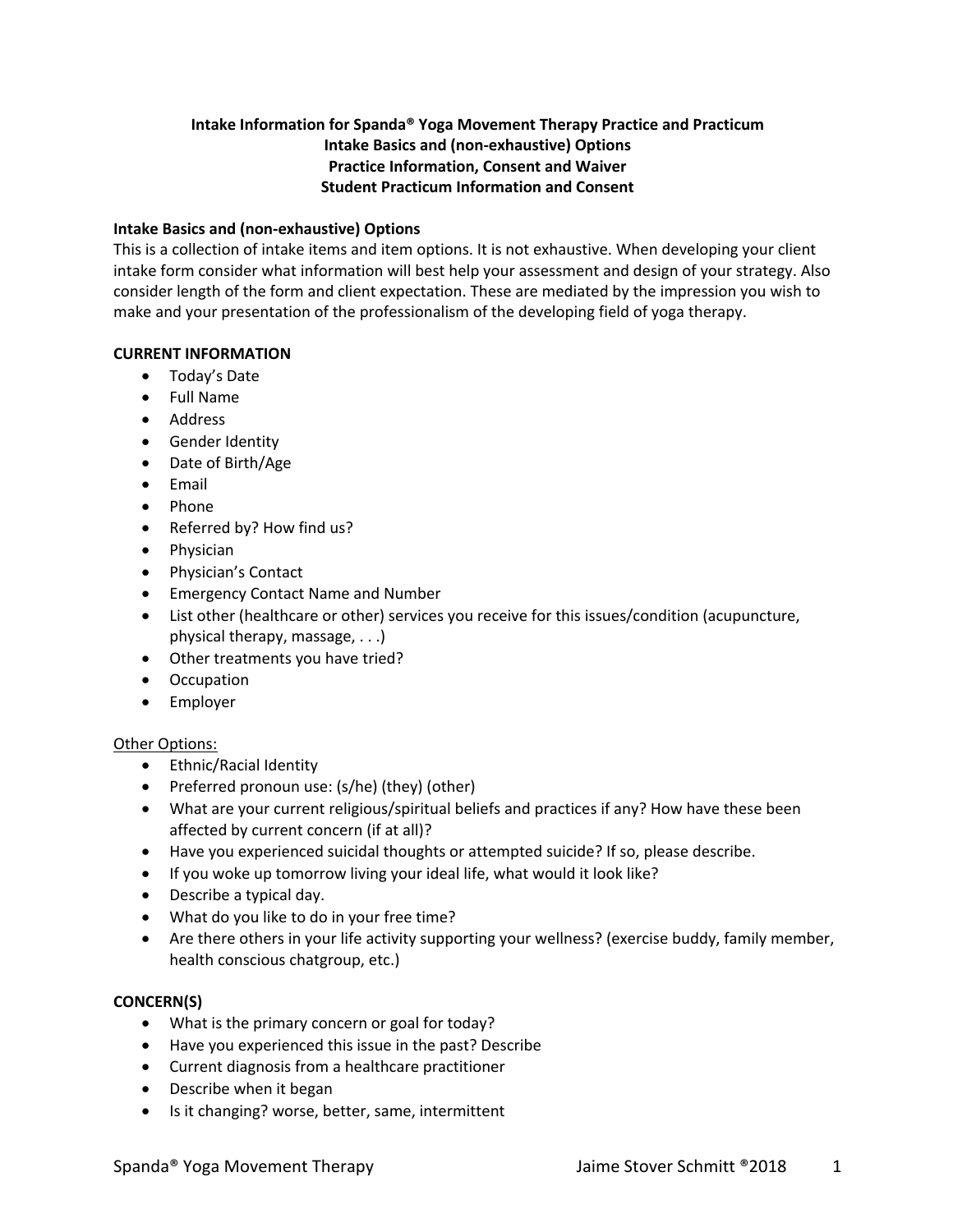- What makes it better or worse
- How severe is it on a scale of  $1-10$  ( $10 =$  worst)?
- Other current concerns: complaint/since/cause if known
- Do you have any specific body discomfort? If yes, please describe
- If relevant to your visit, please circle any problem areas in the drawing and if possible, write a word to indicate the type of sensation or sensations there, such as tight, burning, numb, sharp pain, etc. (drawing of human form from four directions)
- Observations about body, energy, mental emotional life beliefs and life philosophy in relation to this concern
- What ways do you think YRx can help you?

## **LIFESTYLE INFORMATION**

- How many hours do you work each week?
- Do you like your work?
- Does your work stress or exhaust you? (Yes/No)
- Do you generally get enough sleep?
- Living Status: (single/married/partner/divorced/widowed)
- Children:
- Are you currently, or have you recently gone through any major (or minor) life changes, or are any just ahead?
- What kind of diet do you eat? \_\_\_ Typical American \_\_\_ Vegetarian \_\_\_ Vegan \_\_\_ Other:
- Do you smoke cigarettes, cigars, marijuana? (Yes/No) If yes, list
- Do you drink alcohol? (Yes/No) If yes, how many drinks per week?
- Do you use recreational drugs? (Yes/No) If yes, what and how often?
- What do you do to exercise and how often? (Ex. Walk 30 min/5 days a wk.)
- What current or part athletic, sports, dance or martial arts experience have you had?
- What is your experience with yoga, yoga therapy, meditation, other introspective, or similar eastern or wholistic practices?
- What are your biggest stressors?
- What do you do for fun and/or to relax?
- Do you sit for long hours at a workstation, computer, and/or driving?
- List allergies to medicines, foods and environmental factors:
- List prescriptions or over-the-counter medications taken regularly:
- List vitamins, minerals, herbal preparations, tonics, supplements, flower essences, cell salts, homeopathic remedies or the like taken regularly:

Other Lifestyle Options and a Graded Scale:

- **General Wellness Scale** 1-5 scale (5 is great!): Energy, Sleep, Digestion, Stress Management, Sense of Well-being, Positive "Can Do" attitude, Friendship(s), \* Relationship with a Significant **Other**
- **Nutrition/Eating Habits:** 
	- 1. Do you eat breakfast? How often? Protein in the am?
	- 2. Do you eat three meals a day and one snack?
	- 3. About how much water do you drink in a day on average?
	- 4. How often to do eat out or take out each week?
	- 5. How would you describe your overall diet?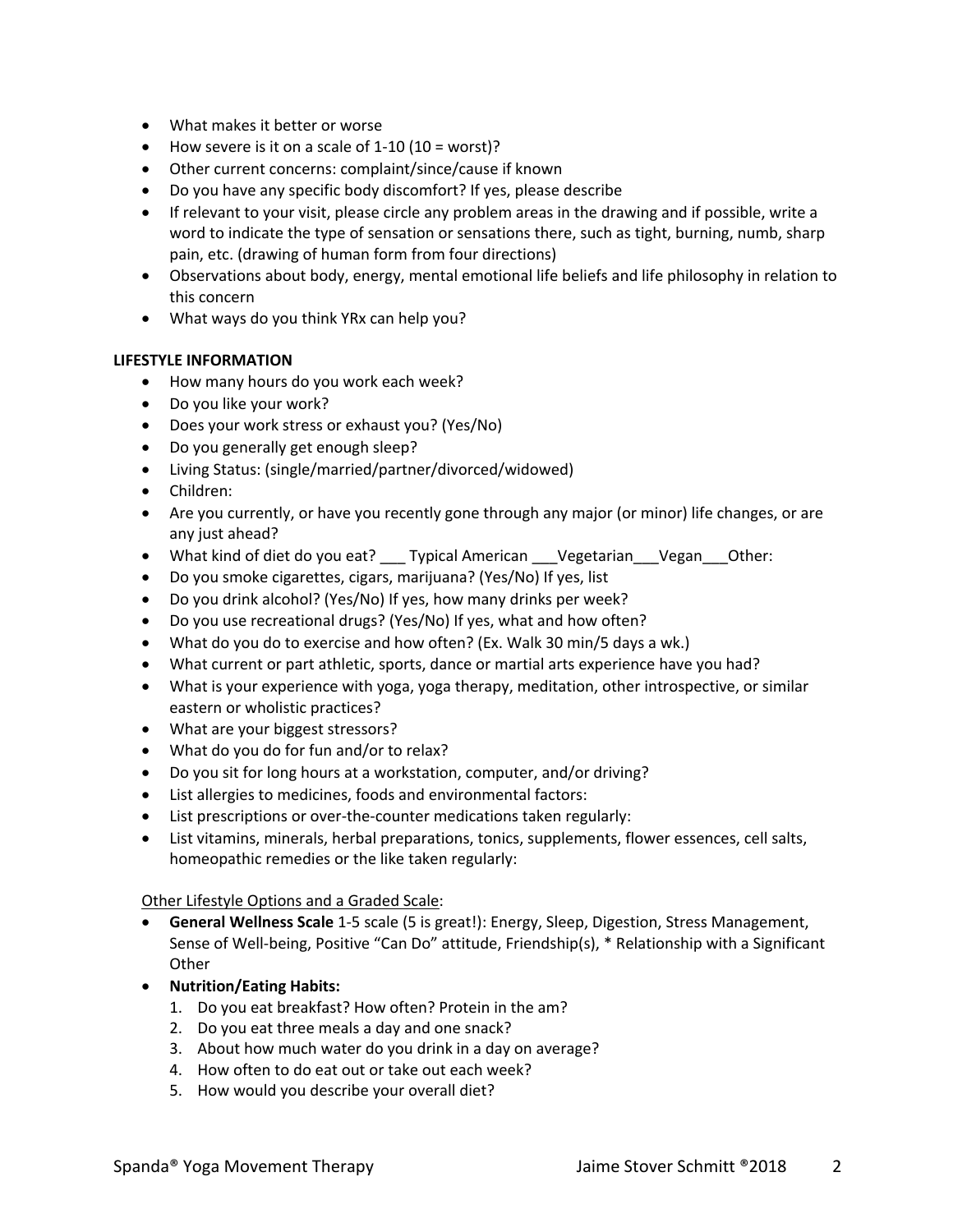- 6. Do you have a plan of eating?
- 7. Do you cook at home and would you like any food preparation suggestions?

### • **Stress and its Mediation**

- 1. Have you had a recent unusually stressful event? (Divorce, death in family, etc.)
- 2. Are your finances an issue for you at this time?
- 3. Are any family members an issue for you at this time?
- 4. Are you worried about something: the environment, getting old, politics, etc.
- 5. Are co-workers /bosses an issue for you at this time?
- 6. Do you have someone/others to talk to about your feelings, concerns and frustrations?
- 7. How well do you think you are able to organize your to do list?
- 8. How well are you currently able to use time?
- 9. Have you ever experienced and/or been treated for mental, physical or emotional abuse?
- 10. How irritated are you during your day on a daily basis?
- 11. Do you have a religious, spiritual, Twelve Step or other philosophy to rely upon?
- 12. Do you believe in a higher power of some kind?
- 13. How often do you recreate, enjoy friends and activities and have fun?
- 14. What brings you joy?
- 15. How often do you get out in nature?
- 16. Is there a habit you would like to change? If so, what is it and what change would you make?

### • **Sleep, Energy, and Breath**

- 1. Do you feel like you have enough energy to do what you need and want to do?
- 2. Do you have a sleep routine?
- 3. Do you feel your breathing is fine or do you have any trouble with breathing?

### **HISTORY**

- List major illnesses and hospitalizations (operations, injuries/accidents and their dates):
- Have you ever been diagnosed with any of the following? If so, what year?

| Pneumonia           | Skin boils               | Obesity                  | Rheumatic fever        |
|---------------------|--------------------------|--------------------------|------------------------|
| Tuberculosis        | Eczema                   | Anemia                   | <b>Measles</b>         |
| Asthma              | Psoriasis                | <b>Blood transfusion</b> | <b>Mumps</b>           |
| <b>Bronchitis</b>   | Parasites                | Colitis                  | Chicken pox            |
| Emphysema           | Jaundice                 | Ulcer                    | Polio                  |
| High blood pressure | <b>Hepatitis</b>         | Epilepsy/Seizure         | Whooping cough         |
| Low blood pressure  | Gallstones               | Mental breakdown         | Diphtheria             |
| Heart disease       | Kidney stones            | Arthritis                | Lyme's disease         |
| Drug reaction       | <b>Bladder Infection</b> | Cancer                   | <b>Chronic Fatigue</b> |
| Migraine            | Hypoglycemia             | Syphilis                 | fibromyalgia           |
| Hives               | <b>Diabetes</b>          | Gonorrhea                | Other:                 |

- Please list and briefly describe any conditions, medical or otherwise, that may prohibit or limit your practice of yoga stretches, movements, breathing, meditation, introspection, or relaxation
- List ailments of immediate family and indicate if deceased. Mother: Father: Siblings:
- Anything else you would like me to know?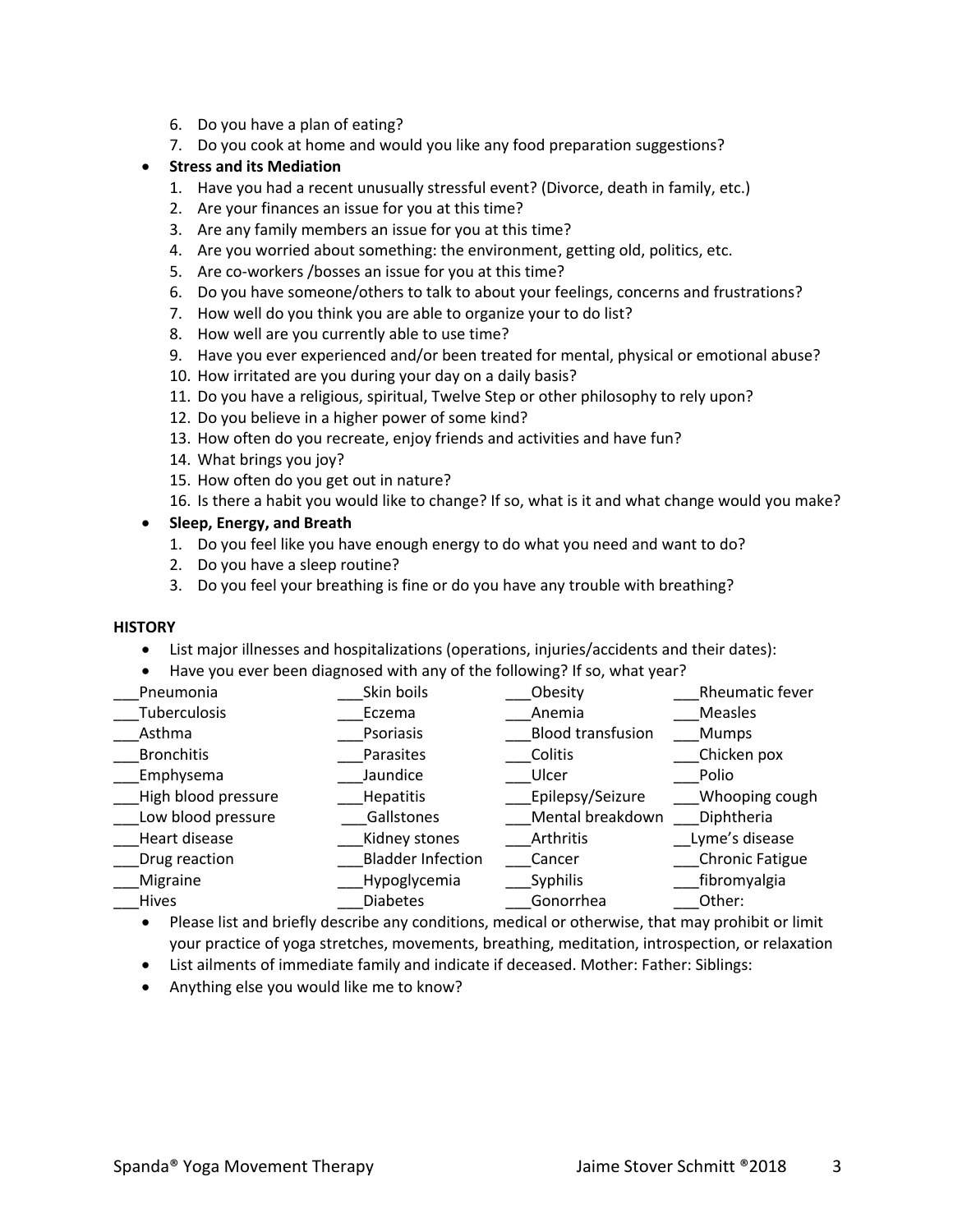## **Practice Information, Consent and Waiver**

### **SYMT Practice Information**

Spanda® Yoga Movement Therapy is dedicated to the promotion of personal growth, wellbeing, and the prevention of chronic illness and injury whenever possible. Yoga is an ancient science that may benefit a person at every level of their being. Yoga Movement Therapy utilizes the time-tested techniques, principles and practices of yoga to support and facilitate natural mechanisms of healing, improved functionality, and increased self-awareness.

Practitioner information should include your name, yoga therapist credential and any other relevant education or credentials. This is an example of practitioner information. You will write your own.

Example: Dr. Jaime Stover Schmitt is certified as a yoga therapist (C-IAYT) by the International Association of Yoga Therapists (IAYT). She has been in private yoga therapy practice since 1985 and had been teaching yoga since 1976. Dr. Schmitt has participated in the writing and revision of the Yoga Alliance Standards for the training of yoga teachers and has been training teachers since 2003. She also serves on the IAYT's accreditation committee and participates in the writing and revision of the organizations' educational standards for the practice of yoga therapy. These standards are acknowledged worldwide in the training of yoga therapists. Dr. Schmitt also holds a doctorate in education, is certified at the level of ERYT500 as a yoga teacher and is also certified as a Somatic Movement Educator, Infant Developmental Movement Educator, Swedish and Shiatsu Massage Therapist, Personal Trainer, Group Fitness Instructor, Reiki Master, and Alexander Teacher.

### **Fee and Billing**

All sessions at this location are conducted by example interactioner's name and credential) The fee for the initial intake 75-minute session is \$ $\blacksquare$ . The fee for a 55-minute regular session is \$ $\blacksquare$ . Payment is due at the end of the session. Check and cash are preferred. If PayPal is used, an additional fee of \$5 will be added.

\_(Practitioner's name and practice name if there is one) \_\_\_\_\_ does not bill on a monthly basis and does not bill insurance companies. SMYT can provide documentation with date, fee and description of session if requested.

## **Cancellation Policy**

There is no charge if appointments are cancelled 24 hours in advance. Cancellations within 24 hours of the scheduled time will be charged the full fee.

### **Consent**

Informed consent means that the client is abreast of the practice they agree to partake in as offered by you, the practitioner. There are two types of consent, express consent, which is explained and agreed to, and implied consent which is assumed. Because the practice of yoga therapy is a developing complementary field and is not yet licensed, it is helpful to express consent for many items of engagement.

I, \_\_\_\_\_\_\_\_\_\_\_\_\_\_\_\_\_\_\_\_\_\_\_\_\_\_(print), voluntarily consent to engage in Yoga therapy and participate at my own level of comfort, knowing I can decide to discontinue at any time. I understand that Yoga therapeutic methods are based on holistic principles and practices of Yoga- its science and philosophy,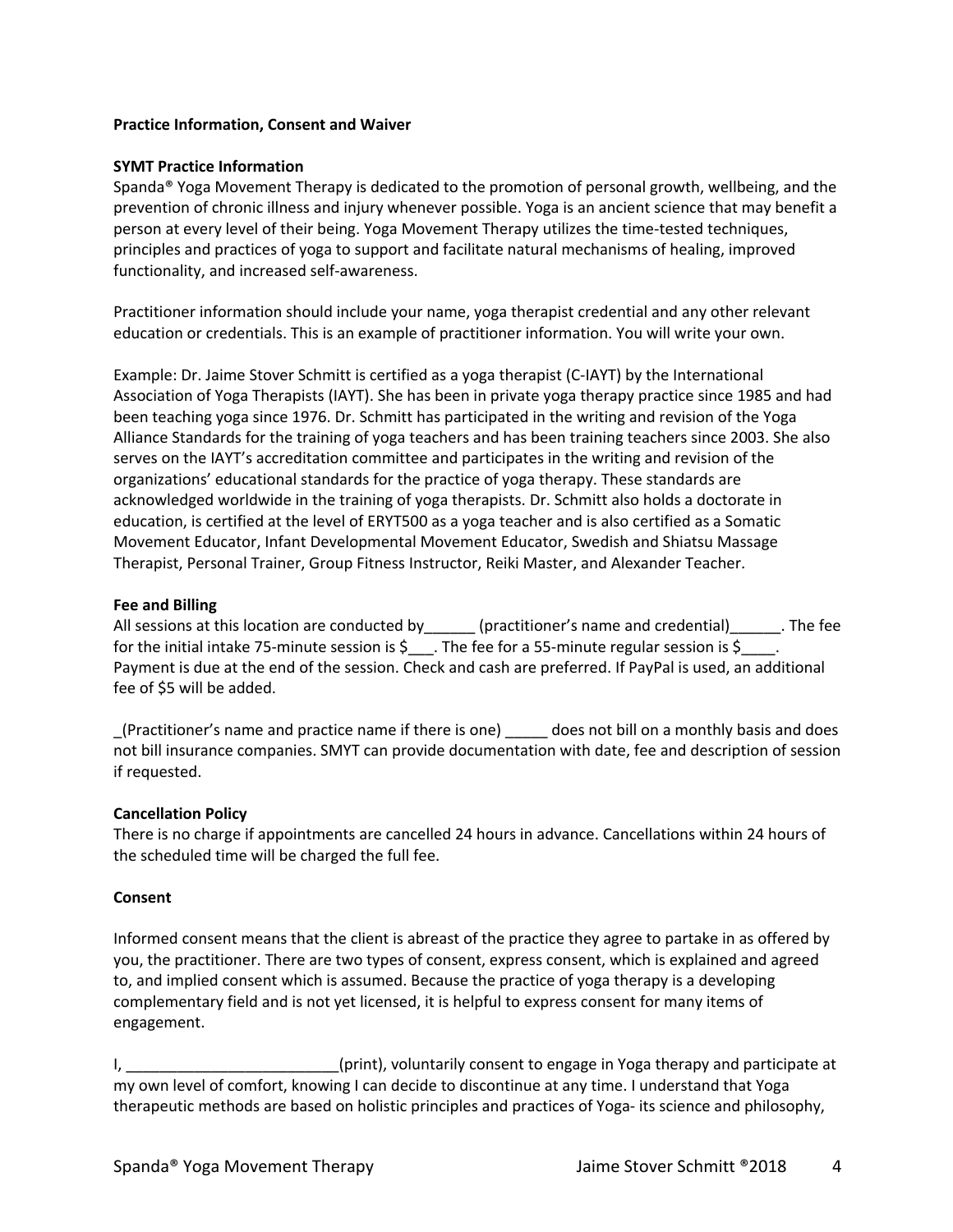and western scientific data and are not, as yet, considered standard treatments in mainstream medicine.

During Yoga sessions, I am aware I will engage in the activities designed for my concern. I agree to take responsibility by being mindful of what I can and cannot do and to inform my yoga therapist of limitations, symptoms, pain, discomfort, or other concerns that occur or change at any point. I understand that yoga involves both cognitive and physical elements and there is inherent risk when undertaking physical activity.

I realize Yoga therapy is designed to benefit my concern, but that success is not be guaranteed. I acknowledge I must take an active role in performing the recommendations given for them to be affective.

I am aware that my Yoga therapist is not a licensed physician, that Yoga therapy is complementary to licensed healing arts, and its practices are not currently licensed. I understand the qualifications of my Yoga therapist are shown above, and that my Yoga therapist is certified by the International Association of Yoga Therapists, which is the highest level of yoga expertise for therapeutic yoga practice acknowledged worldwide.

I acknowledge that it is my responsibility to consult with my physician and obtain his or her consent prior to beginning yoga therapy. I also understand I have been advised to consult a physician for any health problems if I have not done so. It recognize it is my responsibility to ascertain that there is no medical reason preventing me from any specific practice.

I realize that touching, guiding movement, or positioning my body may be necessary and I expressly consent to such physical contact. If I do not wish to be touched, I will initial the consent form here () to notify the therapist, so a joint decision can be made about continuing the practice with this limitation.

#### **Waiver**

I hereby release \_\_\_\_\_(therapist's name) \_\_\_\_\_\_\_\_\_\_\_\_\_\_\_, Spanda<sup>®</sup> Yoga Movement Therapy, and all other sponsoring agencies from responsibility for any injuries I may sustain as a result of participation in this work.

I understand that I am encouraged to ask questions and discuss my progress with the therapist at all times, and that I have read the above, understand it, and engage in this practice of my own volition.

(Name) (Date)

(Signature)

| If under 21, legal guardian's name: |  |
|-------------------------------------|--|
|-------------------------------------|--|

\_\_\_\_\_\_\_\_\_\_\_\_\_\_\_\_\_\_\_\_\_\_\_\_\_\_\_\_\_\_\_\_\_\_\_\_\_\_\_ \_\_\_\_\_\_\_\_\_\_\_\_\_\_\_\_\_\_

#### Legal guardian's signature: \_\_\_\_\_\_\_\_\_\_\_\_\_\_\_\_\_\_\_\_\_\_\_\_\_\_\_\_\_\_\_\_\_\_\_\_\_

\_\_\_\_\_\_\_\_\_\_\_\_\_\_\_\_\_\_\_\_\_\_\_\_\_\_\_\_\_\_\_\_\_\_\_\_\_\_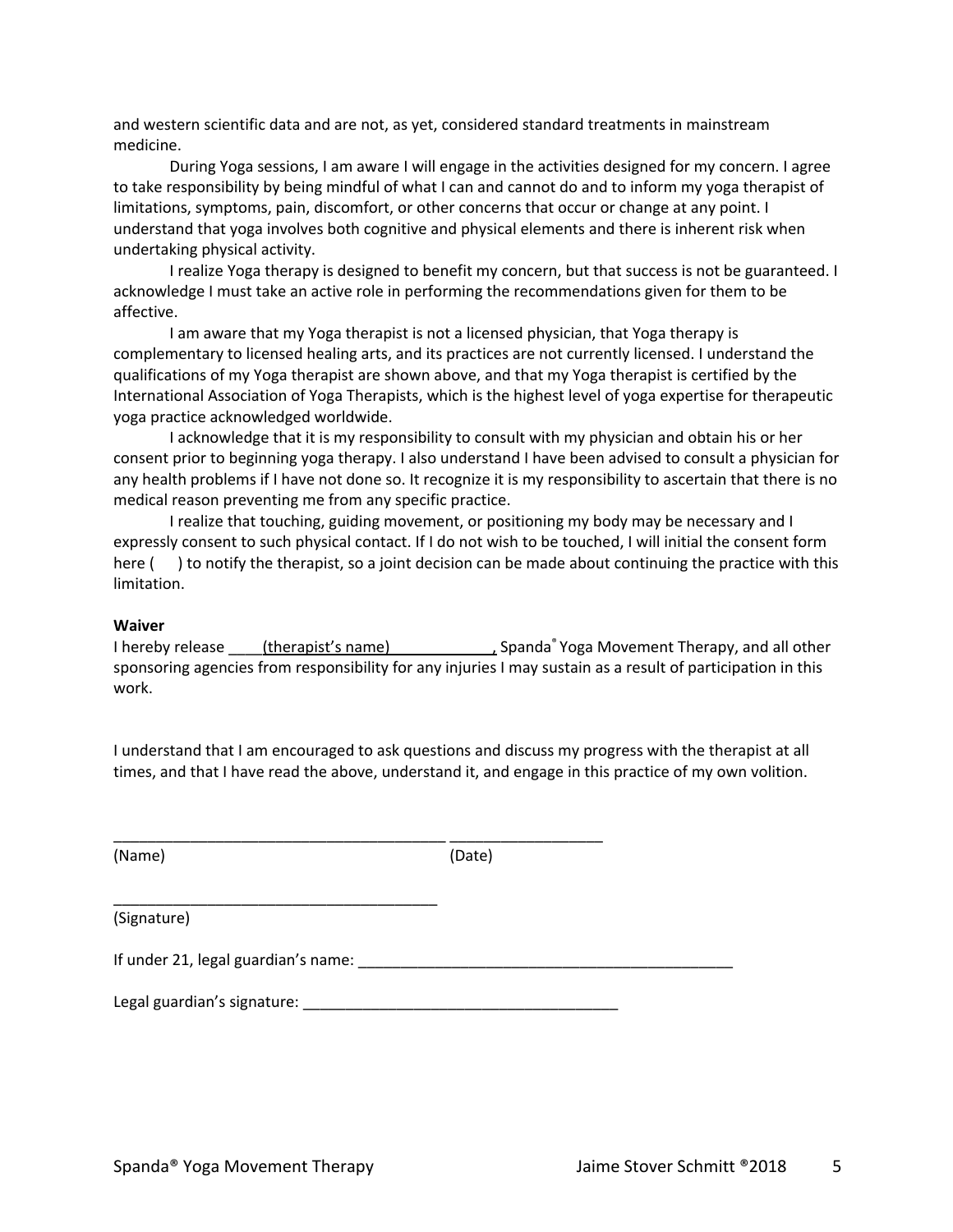### **Student Practicum Information and Consent**

These paragraphs should be included while completing practicum hours whether with another student or who individuals in your own home community.

You must provide your client information about your student practice and as if they wish to remain anonymous or if you can use their initials instead of their name in reports and supervision sessions with peers and supervisors. You must also inform your client that you are not practicing medicine, nor will you diagnose or prescribe medical treatment.

Please note: The above signature space is not needed as a student practitioner, use the one below as you will add this segment during your work in this course. It is placed above to show you where the signature and date usually occur in this document.

### **Yoga Therapist Practicum Student Practitioner Information**

The yoga therapy session will be carried out by a student in the advanced level of the Spanda® Yoga Movement Therapist training. This means that the student working with you is not a certified by the International Association of Yoga Therapists, the standard of professional yoga therapy worldwide, and is not yet qualified to offer yoga therapy outside of this practicum experience. However, the student is closely supervised by a yoga therapist who is certified by IAYT. Yoga therapist training, while including some teaching methods, is not a yoga teacher training but a professional level therapist training using the techniques and methods of yoga science and philosophy, many of which have scientific evidence supporting their efficacy. Your case may be discussed during supervision sessions with other trainees with the faculty supervisors while your right to privacy and anonymity will be ensured.

### **Practicum Consent**

In consideration of receiving services rendered by \_\_\_\_\_\_\_\_\_(student's name)\_\_\_\_\_ I hereby declare the student has informed be that s/he is in the advanced phase of Spanda® Yoga Movement Therapy training and is receiving supervision of her/his practice sessions. I understand that supervision includes submission of written reports and dialogue with supervisors and other yoga therapist trainees. I have been informed of my right to request the use of my initials or a pseudonym in these interactions and written documents if I choose so. Also, the student has also informed me that s/he is not licensed as a healthcare provider under the laws in this state and is not practicing medicine. S/he will neither diagnose nor prescribe for any concern.

| <b>Privacy Notice</b> |  |
|-----------------------|--|

We will go over Health Information Privacy and HIPAA Information Forms later in the training. As a student practitioner, you are not collecting payment, so while *you need to keep all information gathering confidential and stored privately,* you are not operating under HIPAA at this time.